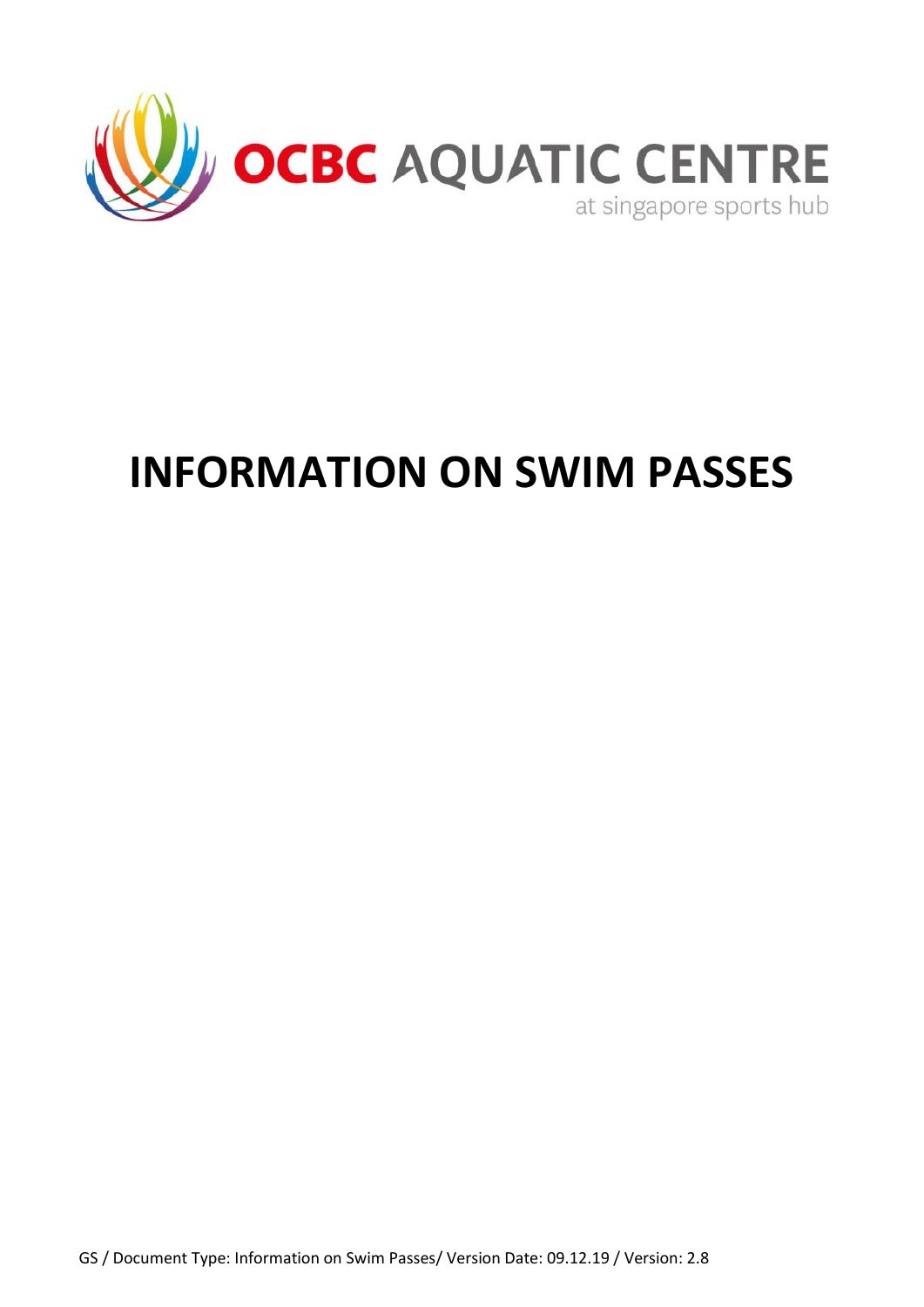This document provides you with information on the different types of swim passes and highlights items based on the pool policies which needs to be followed while using the OCBC Aquatic Centre.

## **1. Swim Passes**

The OCBC Aquatic Centre offers the following Swim Passes ('Card'):

- 1 30 Days Swim Pass;
- 2 90 Days Swim Pass; and
- 3 8-Visit Swim Pass (valid for 60 days from date of purchase only).

| <b>SWIM PASS PRICING</b>                             |                                |                         |                                |                         |                                |                         |  |
|------------------------------------------------------|--------------------------------|-------------------------|--------------------------------|-------------------------|--------------------------------|-------------------------|--|
| <b>CATEGORY</b>                                      | <b>30 DAYS</b>                 |                         | 90 DAYS                        |                         | $8$ VISITS + 2 FREE            |                         |  |
|                                                      | <b>Local Resident</b><br>Rate* | <b>Standard</b><br>Rate | <b>Local Resident</b><br>Rate* | <b>Standard</b><br>Rate | <b>Local Resident</b><br>Rate* | <b>Standard</b><br>Rate |  |
| Adult                                                | \$40.30                        | \$52.60                 | \$80.60                        | \$105.20                | \$17.60                        | \$22.90                 |  |
| Child<br>(under<br>18 years old)                     | \$20.20                        | \$26.00                 | \$40.40                        | \$52.00                 | \$8.80                         | \$11.40                 |  |
| <b>Student</b><br>(with a valid<br>student pass)     |                                |                         |                                |                         |                                |                         |  |
| <b>Senior Citizen</b><br>(55 years old<br>and above) |                                |                         |                                |                         |                                |                         |  |
| Persons with<br><b>Disabilities</b>                  |                                |                         |                                |                         |                                |                         |  |

\* Applicable for Singapore Citizens & Permanent Residents (Valid photo ID reguired)

## **Card - Terms & Conditions:**

- 1. The Card (except for 8-Visits Swim Pass, which is automatically activated on the date of purchase) must be: -
	- (a) activated at the customer care counter; and
	- (b) the date of Use must be activated within the calendar month. (e.g: Purchase on 1<sup>st</sup>, **must be** activated by month end).
- 2. Photo ID must be presented for verification on purchase and on each visit to the Venue.
- 3. The Card is not transferable or exchangeable for cash or another voucher and a fee of S\$20.00 shall be charged to replace the 30 Days and 90 Days Card\*\*
- 4. The Card admits one (1) person only.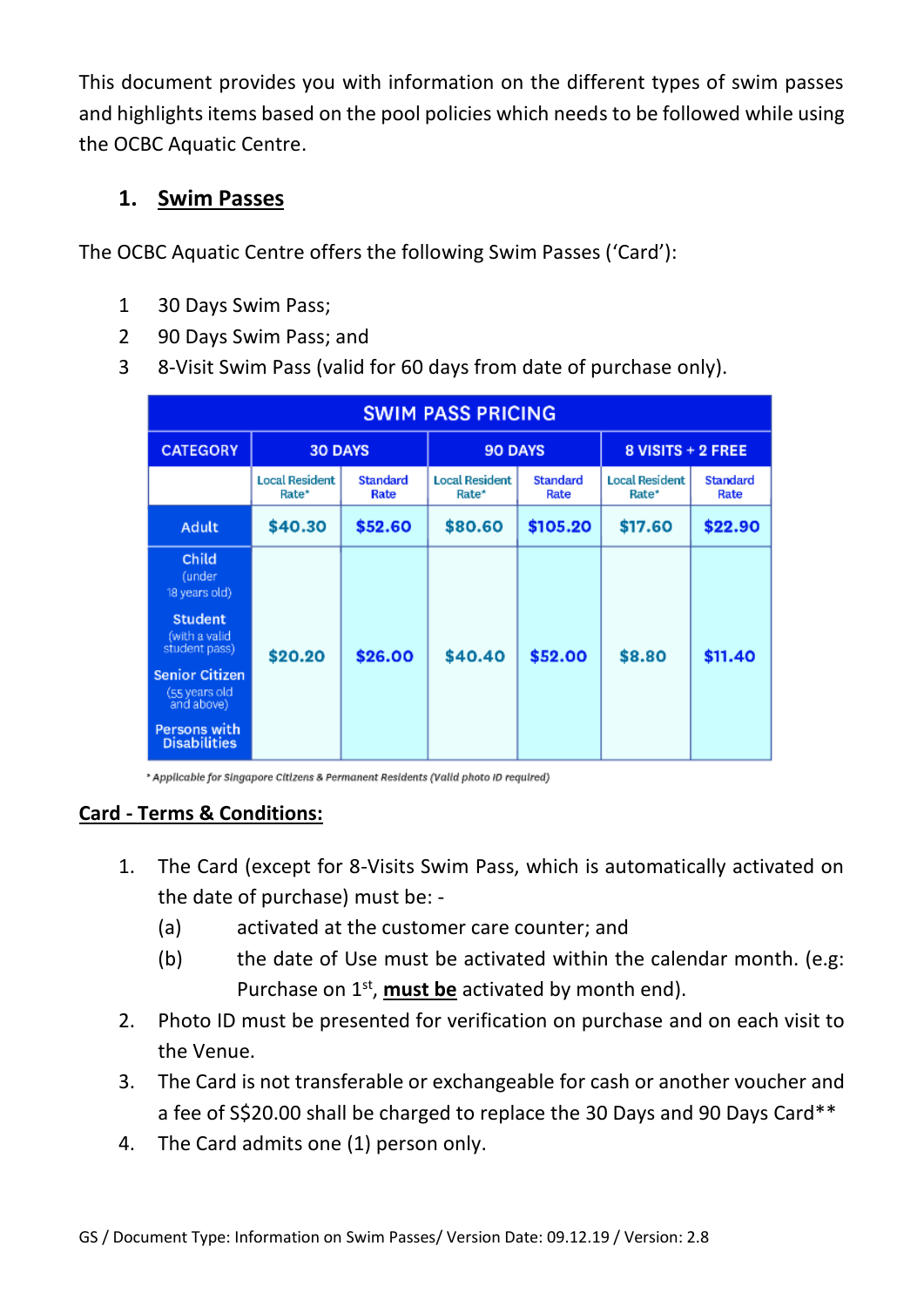- 5. Use of the Card constitutes the acceptance by the Cardholder of SportsHub's terms and conditions, policies and Conditions of Entry, which may be changed without notice.
- 6. In the case of extended closure of the Venue (e.g: SEA Games 2015), the duration of Cards will be extended at SportsHub's discretion.
- 7. Management reserves the right to cancel the Cardholder's Card for breach of any terms and conditions.

*\*\*For the '8-Visit Swim Pass', the Card is transferable to a friend or family member and only within the same or lower pricing category but is not exchangeable for cash or another voucher and shall not be replaced if lost.*

The OCBC Aquatic Centre has Conditions of Entry to promote a safe and pleasurable swimming experience for all participants. This is displayed at the Venue and at [www.sportshub.com.sg.](http://www.sportshub.com.sg/)

#### **General Information**

- Swim Passes can be purchased from the Customer Care Counter, located at Level 1, OCBC Aquatic Centre.
- Last admittance into the facility is 15 minutes before pool closure.
- All patrons are required to clear the pool 5 minutes before closing hours.
- OCBC Aquatic Centre may be closed for Events. Kindly visit [www.sportshub.com.sg](http://www.sportshub.com.sg/) for operating hours.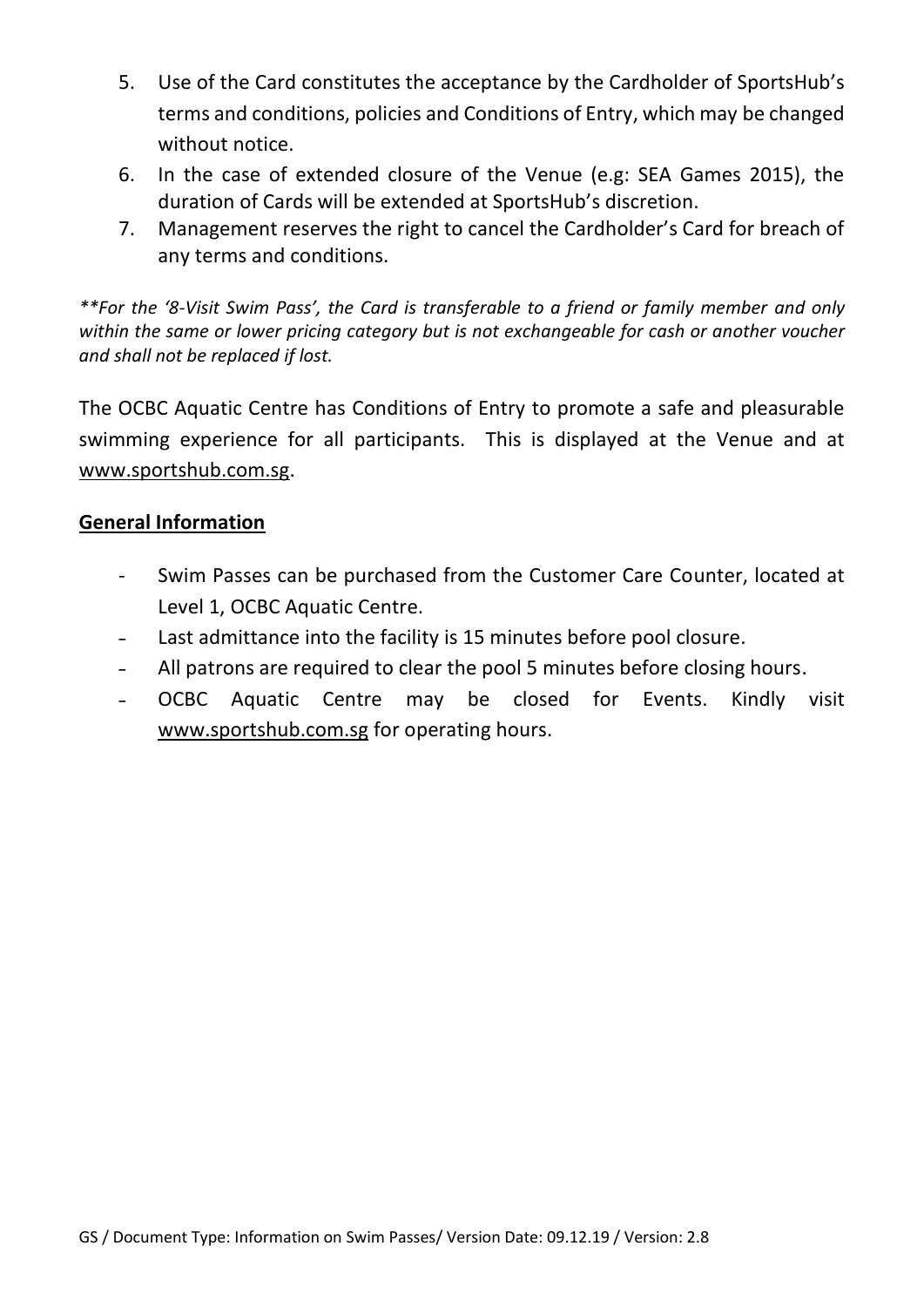## **2. Pool Safety & Adult-Child Supervisory Ratio**

- (a) All patrons must adhere to the adult-child ratio stated below
- (b) Each ratio indicates the maximum number of children that one responsible adult (aged 18 or older) is able to supervise.

Parent/ guardian must be in proper swim attire in the water, actively participating within arm's reach at all times where applicable:

| <b>POOL SAFETY &amp; ADULT CHILD SUPERVISORY RATIO</b> |                                                                       |                                         |                                   |  |  |  |
|--------------------------------------------------------|-----------------------------------------------------------------------|-----------------------------------------|-----------------------------------|--|--|--|
| Age                                                    | <b>Information</b>                                                    | <b>Admission</b><br><b>Requirements</b> | <b>Ratio (Adult:</b><br>Child)    |  |  |  |
| 5 and<br>under                                         | Adult must be in the water within arm's reach at all 1:2              | Always accompanied<br>times             |                                   |  |  |  |
| $6 - 12$                                               | Adult must be in the water Always accompanied                         |                                         | 1:4                               |  |  |  |
| $13 - 15$                                              | Adult must be in the water<br>if child is not proficient*             | Always accompanied                      | 1:8 if child is not<br>proficient |  |  |  |
| $13 - 15$                                              | If child is proficient*, adult<br>does not need to be in the<br>water | Does not need to be<br>accompanied      | ΝA                                |  |  |  |

 *\*Proficient: able to swim 50 metres continuously using a recognised stroke*

 *'High risk' participants must be in a ratio of 1:1 and includes persons:*

*(a) Having a condition or illness that may put them at risk in an aquatic environment (e.g. frequent seizures, fainting conditions, etc.)*

*(b) Unable to control behaviour or impulses and require direct supervision*

*(c) Unable to swim i.e. non-swimmers*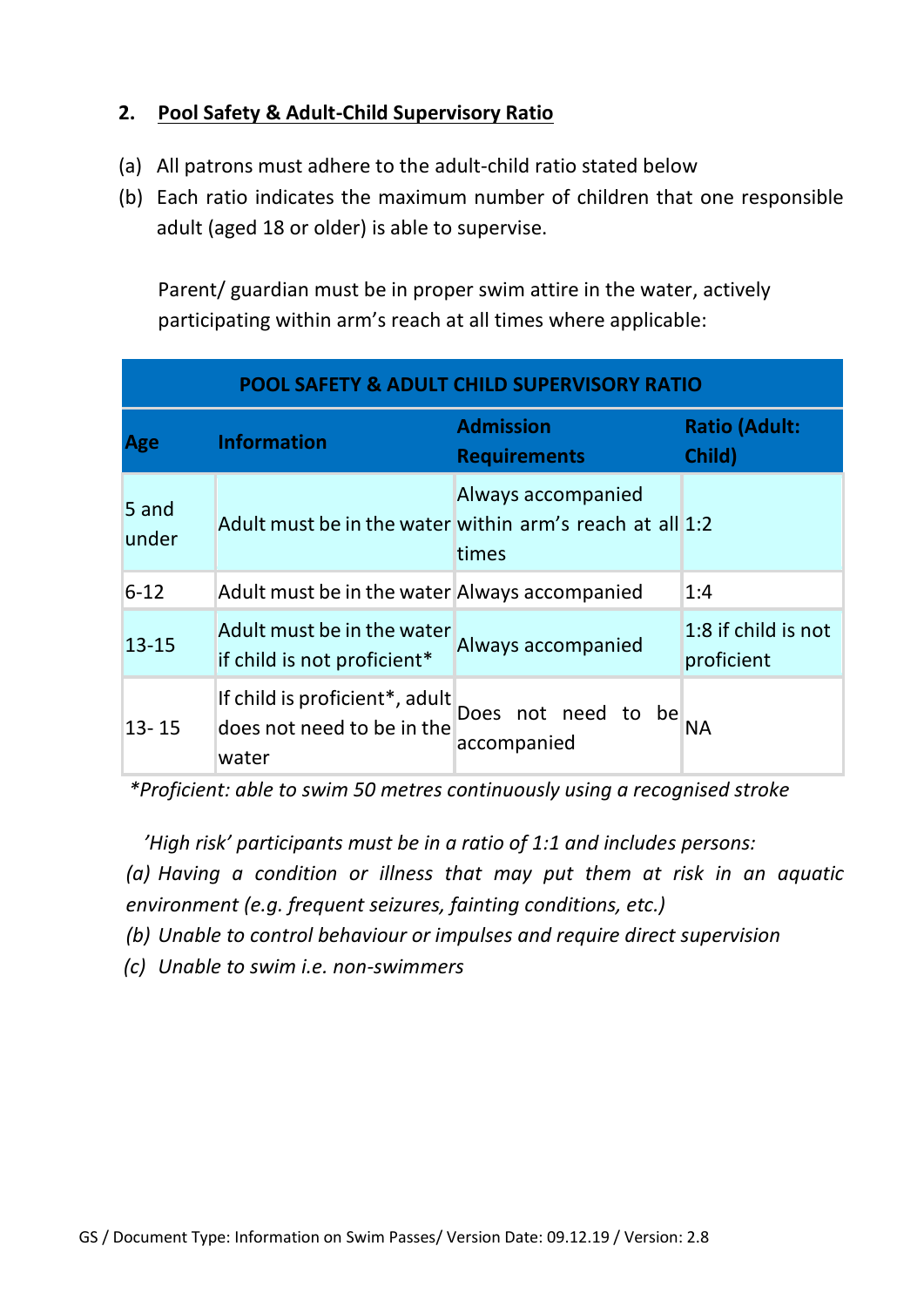## **3. Lap Swimming Etiquette**

*(The customary traffic pattern of staying to the right. This means swimming in a counter- clockwise circle in the lane.)*

#### **Enhancing the aquatic experience of all patrons**

Lap swimming can be enjoyed by many patrons at the same time. We recommend ten swimmers in each 50 metre lane for an optimal workout and swimming experience. To maintain order, we must agree to observe lap swimming etiquette. Do not inhibit the progress of others sharing the same lane as you.

#### **Entering the pool:**

- Take note of lanes marked- "slow" "slow/medium", "medium/fast" and "fast".
- Select a lane most suitable to your swimming speed.
- Approach a lifeguard for assistance should you need help selecting an appropriate lane or the lifeguard could ask you to move if your speed is not similar to those in your lane.
- Always enter the water feet first and be clear of other swimmers who are already occupying the lane. If there is a swimmer approaching the wall as you are preparing to enter, wait until they have started their next lap before entering.

#### **Passing:**

- If you need to pass in your lane, move up to the swimmer and tap his/her foot. It is inappropriate to grab, pull, or tickle the person. A tap is a clear indication of your presence and intent to pass.
- If your foot has been tapped, there is no need to stop. Slow down and allow the swimmer to overtake.
- If the indication to pass occurred right before the wall, pause at the wall in the right-hand corner to allow the swimmer to advance through his/her turn.
- If you are passing a swimmer, overtake on the left after you have indicated your intent by tapping his/her foot.
- A pass must be initiated in time to overtake the slower swimmer before the wall. In situations where two swimmers are approaching the turn, the swimmer whose head is closest to the wall has the right of way and the swimmer whose head is behind must stop the turn in the interest of safety.
	- Slow swimmers starting a set or swim should wait until faster